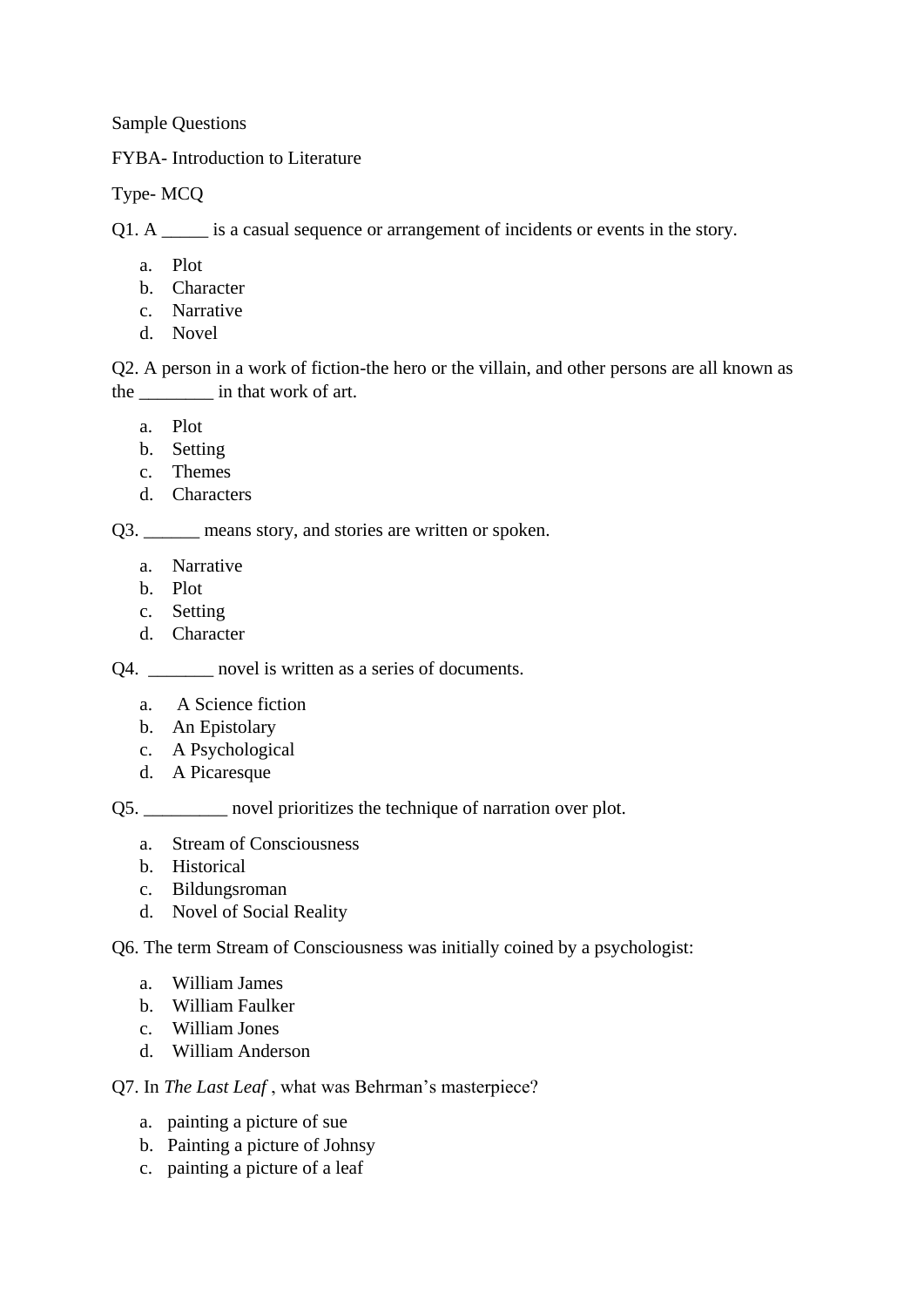d. all of the above

Q8. In the short story *The open window,* according to Vera, Mr. Nuttel Framton has a phobia of what?

- a. dogs
- b. windows
- c. ghosts
- d. guns

Q9. In the short story *The Nightingale and The Rose,* when did the girl wear the rose?

- a. At the dance
- b. In her wedding
- c. Never
- d. Everyday

Q10. In the short story *The Tell-Tale Heart,* how did the narrator act towards the old man during the week before he killed the old man.

- a. kind
- b. indifferent
- c. cruel
- d. it never says

Q11. In the short story *A Doll's House, w*hat does Kezia do that makes Aunt Beryl angry?

- a. She comes home late from school
- b. She gives the Kelveys some food from the house
- c. She shows the doll house to the Kelveys
- d. She talks back to her

Q12. What is significant about the setting of the short story *The story of an Hour*?

- a. The story's set in a time period that afforded women very few rights.
- b. It takes place in a large house.
- c. The story encompasses one hour.
- d. The setting makes no difference.
- Q13. The novel *Pride and Prejudice* ends with
	- a. Darcy marrying Elizabeth, and Bingley marrying Miss Darcy
	- b. Bingley marrying Jane, and Elizabeth marrying Wickham
	- c. Bingley marrying Jane, and Darcy marrying Elizabeth
	- d. Darcy marrying Elizabeth, and Wickham marrying Jane
- Q14. Mr. Bennet's estate is entailed to Mr. Collins because
	- a. Mr. Bennet is Mr. Collins's father
	- b. Mr. Bennet owes Mr. Collins money
	- c. Mr. Collins is Mr. Bennet's closest male heir
	- d. Mr. Bennet was once married to Mr. Collins's mother